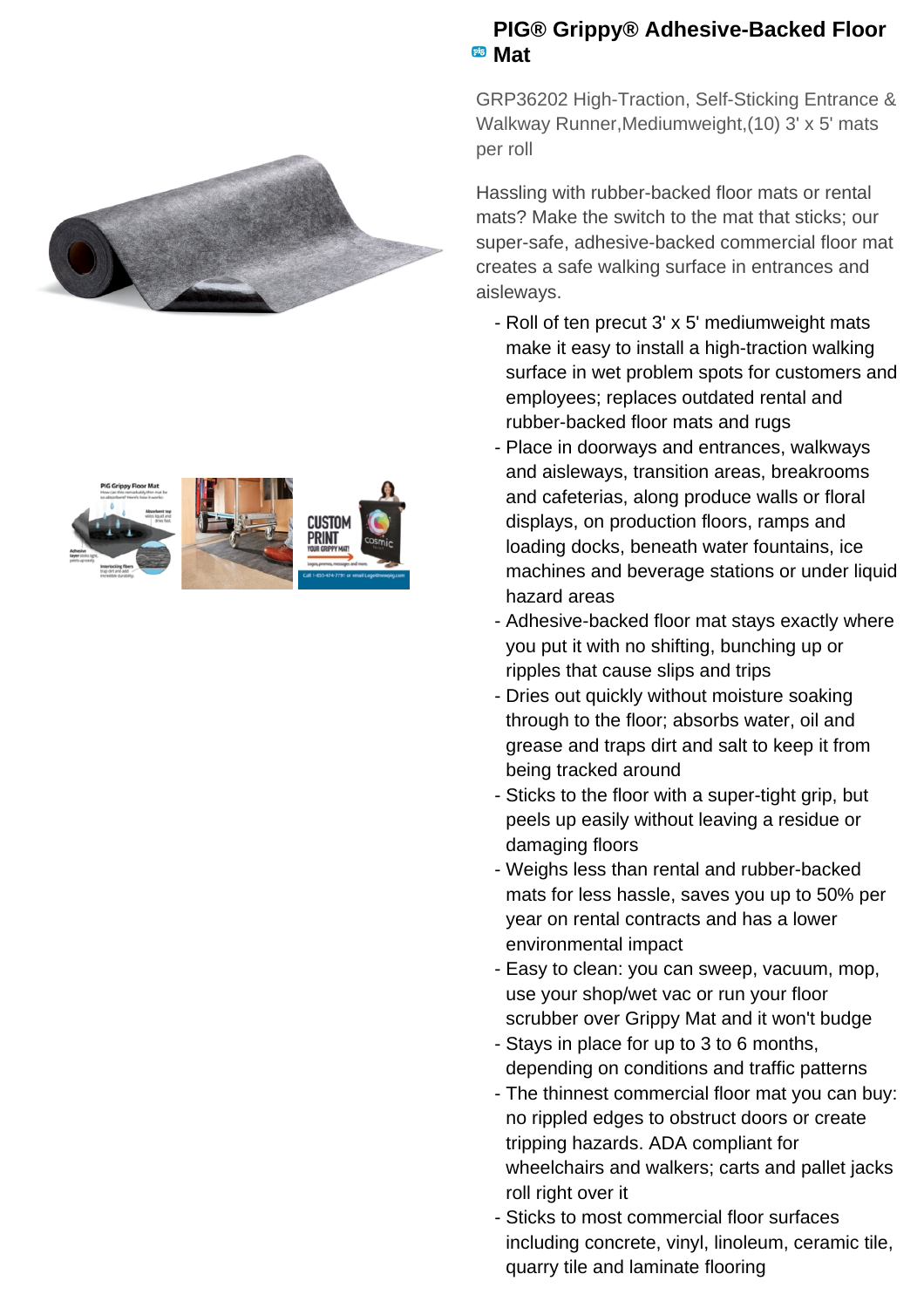- Tested and Certified by the National Floor Safety Institute (NFSI): high-traction surfaces such as PIG Grippy Floor Mat have been proven to reduce slip-and-fall claims by as much as 90%
- Mats take on the properties of absorbed liquids - always take proper precautions when handling saturated absorbents



| Item#                              | <b>Description</b> | <b>Dimensions</b>                                                                            | Weight    |  |
|------------------------------------|--------------------|----------------------------------------------------------------------------------------------|-----------|--|
| GRP36202-BK                        |                    | 3' W x 50' L                                                                                 | 12.6 lbs. |  |
| GRP36202-GY                        |                    | 3' W x 50' L                                                                                 | 12.6 lbs. |  |
| <b>Metric Equivalent:</b>          |                    |                                                                                              |           |  |
| Item#                              | <b>Description</b> | <b>Dimensions</b>                                                                            | Weight    |  |
| GRP36202-BK                        |                    | 91.4cm W x 15m L                                                                             | 5.7 kg    |  |
| GRP36202-GY                        |                    | 91.4cm W x 15m L                                                                             | 5.7 kg    |  |
| <b>Specifications</b>              |                    |                                                                                              |           |  |
| <b>Style</b>                       |                    | High-Traction, Self-Sticking Entrance & Walkway Runner                                       |           |  |
| <b>Dimensions</b>                  |                    | 3' W x 50' L                                                                                 |           |  |
| <b>Mat Weight</b>                  |                    | Mediumweight                                                                                 |           |  |
| <b>Absorbency</b>                  |                    | Up to 4 gal. per roll                                                                        |           |  |
| <b>Backing Material</b>            |                    | Adhesive-Backed                                                                              |           |  |
| <b>Brand</b>                       |                    | <b>PIG</b>                                                                                   |           |  |
| <b>Category</b>                    |                    | Grippy® Floor Mat                                                                            |           |  |
| <b>Core Diameter</b>               |                    | 3"                                                                                           |           |  |
| <b>Flammability Specifications</b> |                    | Flame Resistant - Will melt and self-extinguish                                              |           |  |
| <b>Fluid Absorbed</b>              |                    | Water; Grease; Oils                                                                          |           |  |
| Incinerable                        |                    | Yes                                                                                          |           |  |
| <b>Industry</b>                    |                    | Grocery/Retail; Restaurant; Institutional & Commercial<br>Facilities; Education; Hospitality |           |  |
| Indoor/Outdoor                     |                    | <b>Indoor Use</b>                                                                            |           |  |
| <b>Pad Quantity</b>                |                    | $(10)$ 3' x 5' mats per roll                                                                 |           |  |
| <b>Perforated</b>                  |                    | <b>No</b>                                                                                    |           |  |
| <b>Storage Temp Range</b>          |                    | Store between 32°F and 120°F                                                                 |           |  |
| <b>Temperature Limit</b>           |                    | Surface temps from 55°F to 120°F                                                             |           |  |
| <b>Traffic</b>                     |                    | Heavy Foot Traffic; Carts & Equipment                                                        |           |  |